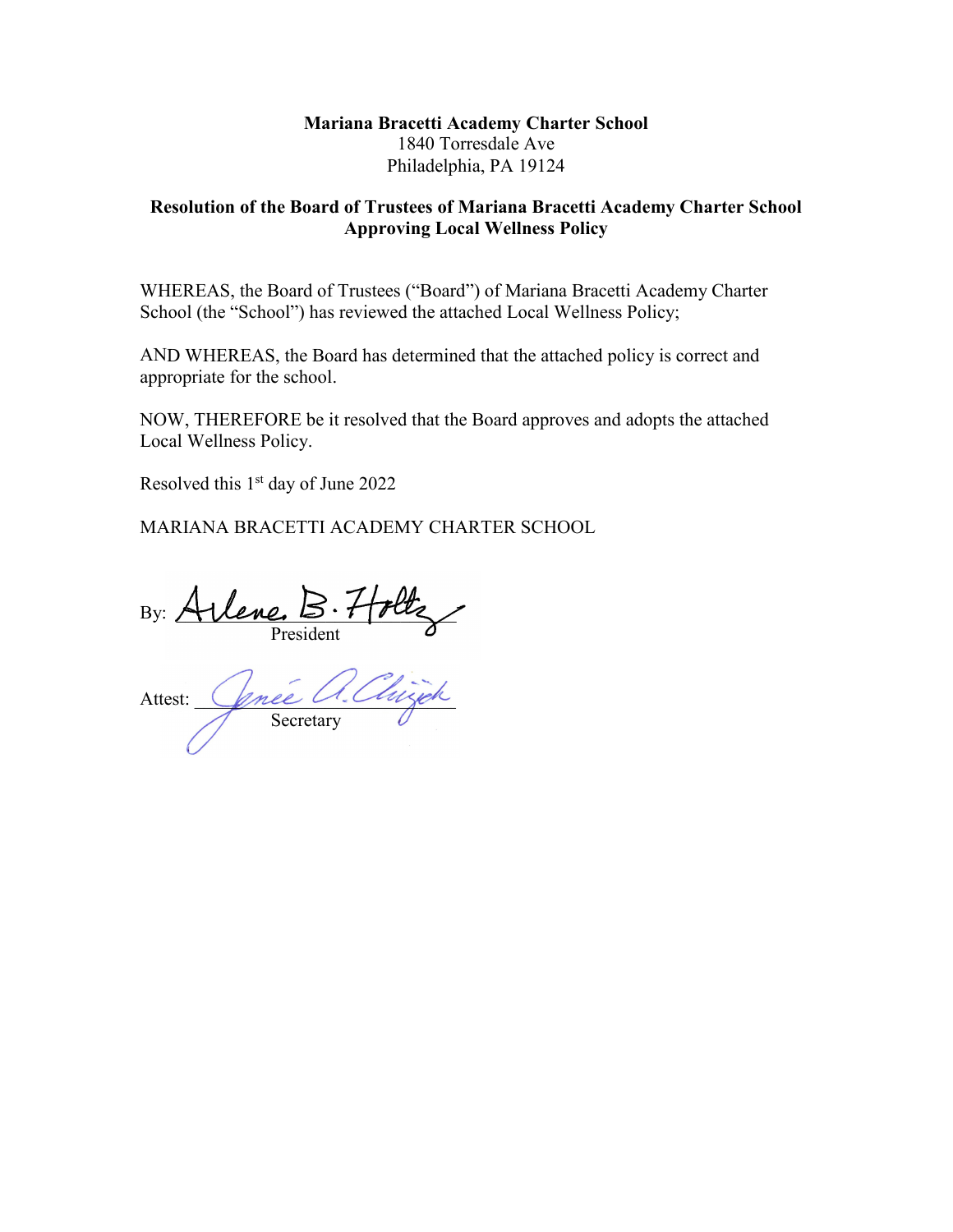# **Mariana Bracetti Academy Charter School 1840 Torresdale Avenue Philadelphia, PA 19124**

# **Board of Trustees**

# **Local Wellness Policy**

#### **Purpose**

Mariana Bracetti Academy Charter School recognizes that student wellness and proper nutrition are related to students' physical well-being, growth, development and readiness to learn. The Board is committed to providing a school environment that promotes student wellness, proper nutrition, nutrition education and promotion, and regular physical activity as part of the total learning experience. In a healthy school environment, students will learn about and participate in positive dietary and lifestyle practices that can improve student achievement.

The Board adopts this policy in accordance with federal and state laws and regulations.

### **Policy**

To ensure the health and well-being of all students, the Board establishes that the School shall provide to students:

- 1. A comprehensive nutrition program consistent with federal and state requirements.
- 2. Access at reasonable cost to foods and beverages that meet established nutrition guidelines.
- 3. Physical education courses and opportunities for developmentally appropriate physical activity during the school day.
- 4. Curriculum and programs for grades K-12 that are designed to educate students about proper nutrition and lifelong physical activity, in accordance with State Board of Education curriculum regulations and academic standards.

The CEO or designee shall be responsible for the implementation and oversight of this policy to ensure each of the School's schools, programs and curriculum is compliant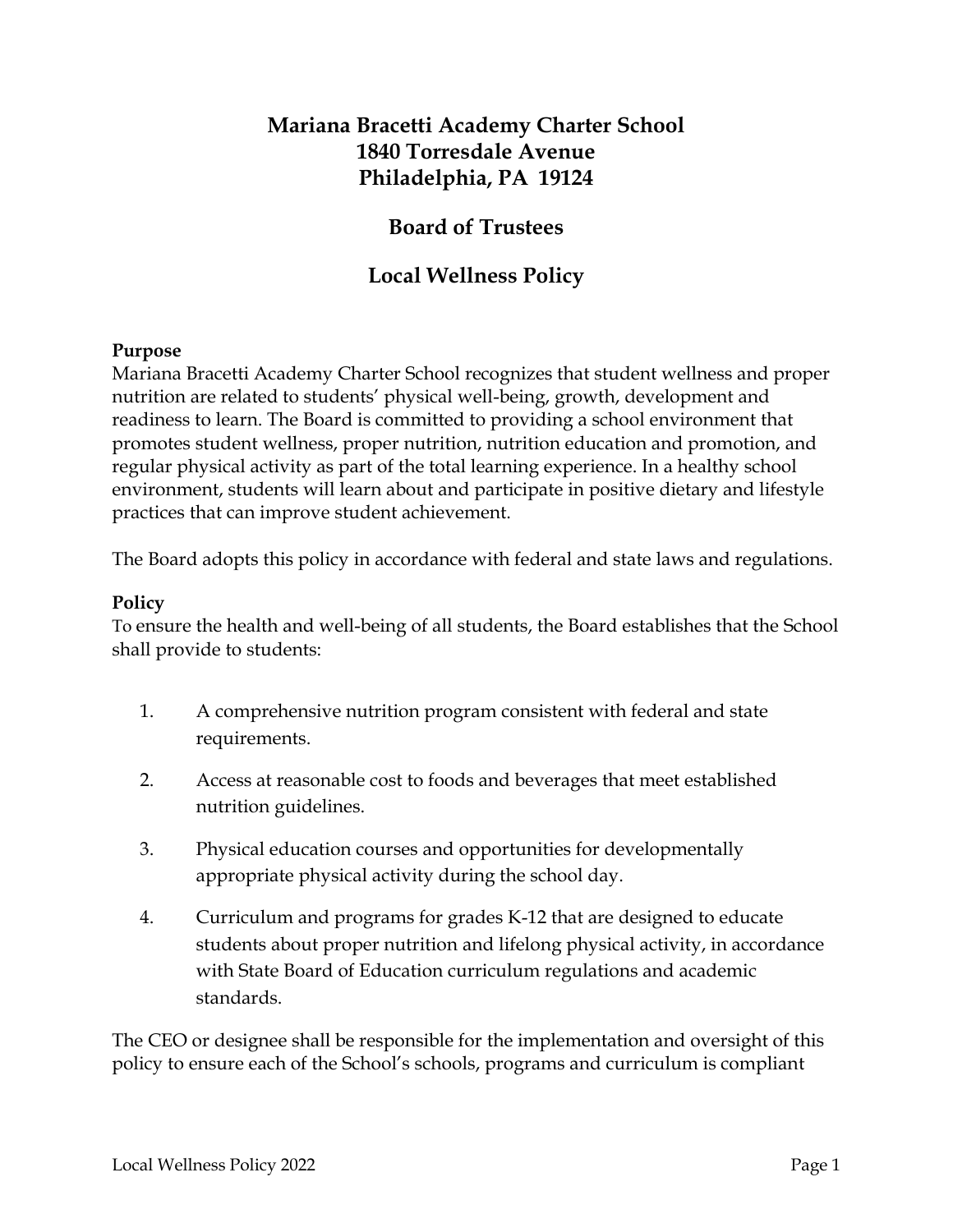with this policy, related policies and established guidelines or administrative regulations.

The principal or designee shall annually report to the CEO or designee regarding compliance in his/her school.

Staff members responsible for programs related to school wellness shall report to the CEO or designee regarding the status of such programs.

- The CEO or designee shall annually report to the Board on the School's compliance with law and policies related to school wellness. The report may include:
- Assessment of school environment regarding school wellness issues.
- Evaluation of food services program.
- Review of all foods and beverages sold in schools for compliance with established nutrition guidelines.
- Listing of activities and programs conducted to promote nutrition and physical activity.
- Recommendations for policy and/or program revisions.
- Suggestions for improvement in specific areas.
- Feedback received from School staff, students, parents/guardians, community members and the Wellness Committee.

The CEO or designee and the established Wellness Committee shall conduct an assessment at least once every three (3) years on the contents and implementation of this policy as part of a continuous improvement process to strengthen the policy and ensure implementation. This triennial assessment shall be made available to the public in an accessible and easily understood manner and include:

1. The extent to which the School is in compliance with law and policies related to school wellness.

2. The extent to which this policy compares to model wellness policies.

3. A description of the progress made by the School in attaining the goals of this policy.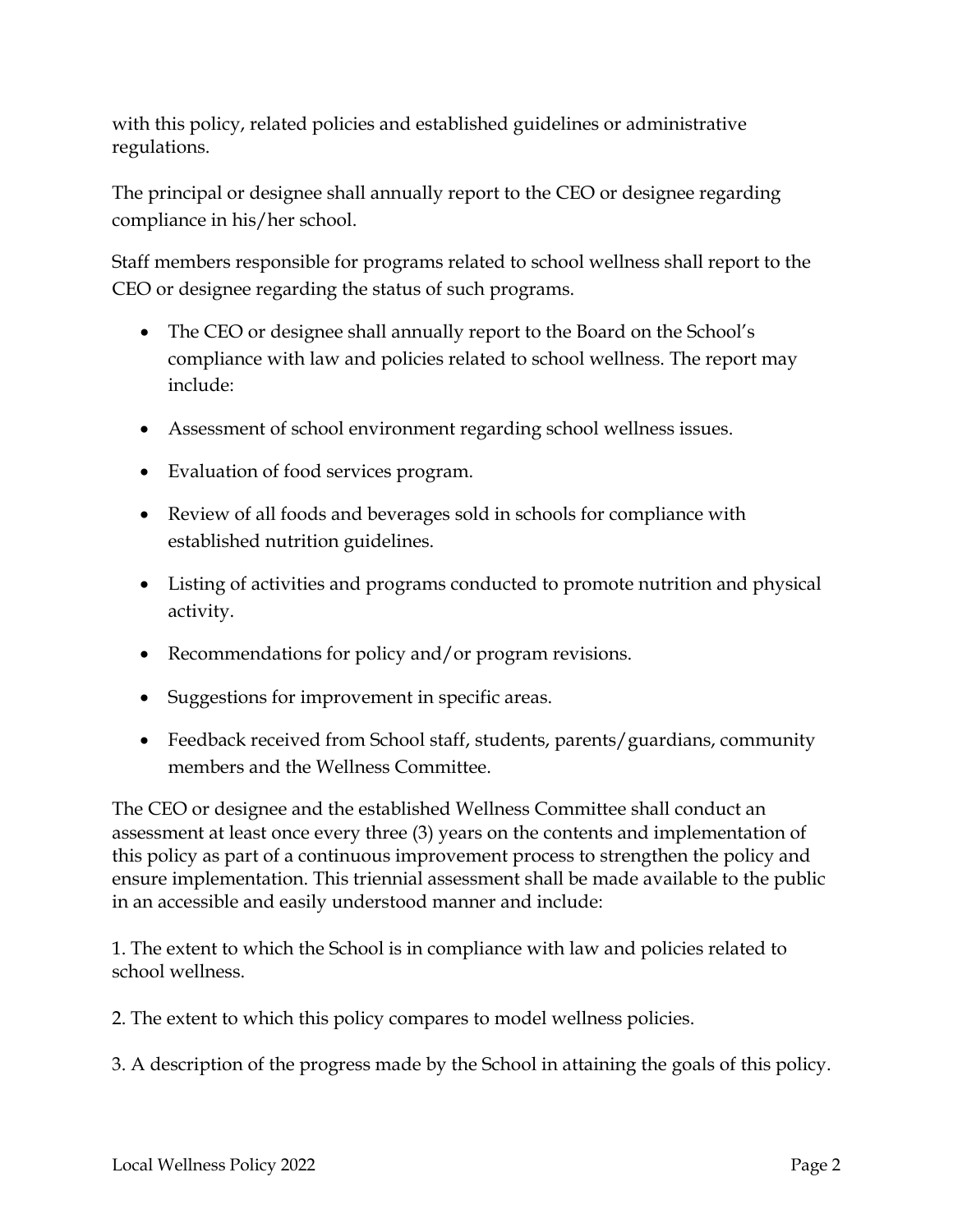At least once every three (3) years, the School shall update or modify this policy as needed, based on the results of the most recent triennial assessment and/or as School and community needs and priorities change; wellness goals are met; new health science, information and technologies emerge; and new federal or state guidance or standards are issued.

The School shall annually inform and update the public, including parents/guardians, students and others in the community, about the contents, updates and implementation of this policy via the School website, student handbooks, newsletters, posted notices and/or other efficient communication methods. This annual notification shall include information on how to access the School Wellness policy; information about the most recent triennial assessment; information on how to participate in the development, implementation and periodic review and update of the School Wellness policy; and a means of contacting Wellness Committee leadership.

# **Recordkeeping**

The School shall retain records documenting compliance with the requirements of the School Wellness policy, which shall include:

- 1. The written School Wellness policy.
- 2. Documentation demonstrating that the School has informed the public, on an annual basis, about the contents of the School Wellness policy and any updates to the policy.
- 3. Documentation of efforts to review and update the School Wellness policy, including who is involved in the review and methods used by the School to inform the public of their ability to participate in the review.
- 4. Documentation demonstrating the most recent assessment on the implementation of the School Wellness policy and notification of the assessment results to the public.

# **Wellness Committee**

The School shall establish a Wellness Committee comprised of, but not necessarily limited to, at least one (1) of each of the following: School Board member, School administrator, School food service representative, student, parent/guardian, school health professional, physical education teacher and member of the public. It shall be the goal that committee membership will include representatives from each school cohort and reflect the diversity of the community.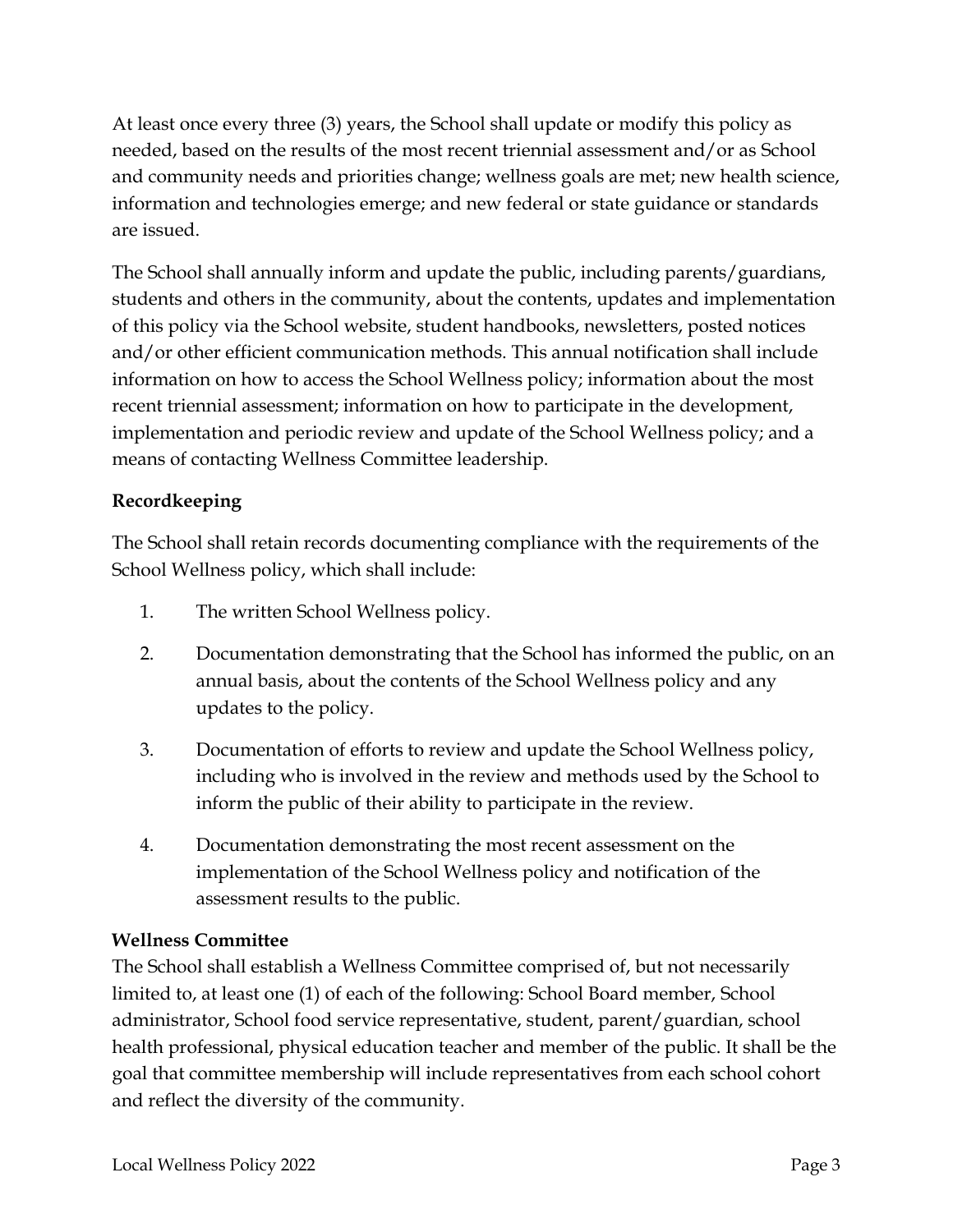The Wellness Committee shall serve as an advisory committee regarding student health issues and shall be responsible for developing, implementing and periodically reviewing and updating a School Wellness policy that complies with law to recommend to the Board for adoption.

The Wellness Committee shall review and consider evidence-based strategies and techniques in establishing goals for nutrition education and promotion, physical activity and other school based activities that promote student wellness as part of the policy development and revision process.

- Advisory Health Council
- An Advisory Health Council may be established by the CEO to study student health issues and to assist in organizing follow-up programs.
- The Advisory Health Council may examine related research, assess student needs and the current school environment, review existing Board policies and administrative regulations, and raise awareness about student health issues.
- The Advisory Health Council may make policy recommendations to the Board related to other health issues necessary to promote student wellness.
- The Advisory Health Council may survey parents/guardians and/or students; conduct community forums or focus groups; collaborate with appropriate community agencies and organizations; and engage in similar activities, within the budget established for these purposes.
- The Advisory Health Council shall provide periodic reports to the CEO or designee regarding the status of its work, as required.

Individuals who conduct student medical and dental examinations shall submit to the Advisory Health Council annual reports and later reports on the remedial work accomplished during the year, as required by law.

# **Nutrition Education**

Nutrition education will be provided within the sequential, comprehensive health education program in accordance with curriculum regulations and the academic standards for Health, Safety and Physical Education, and Family and Consumer Sciences.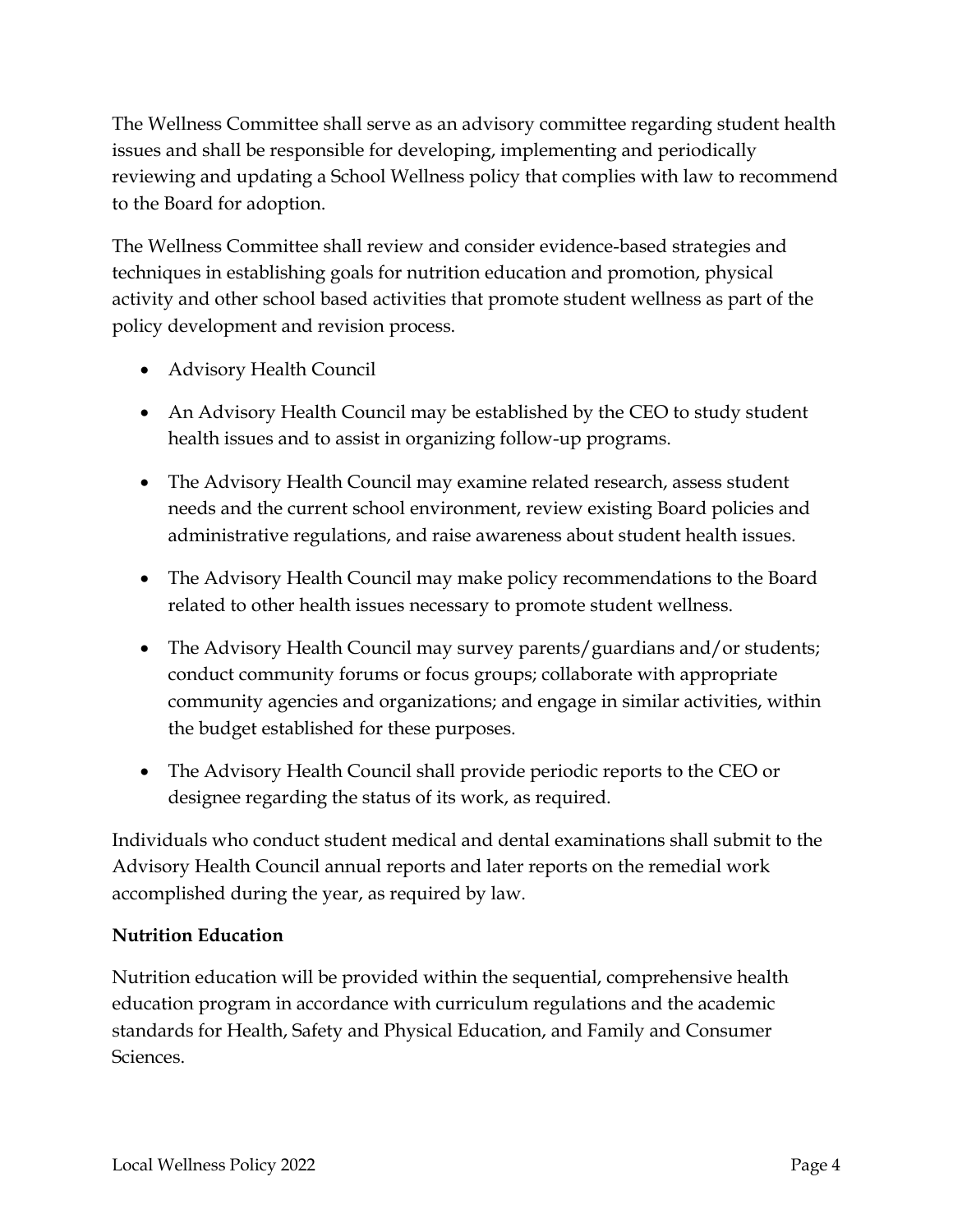- Nutrition education in the School shall teach, model, encourage and support healthy eating by students. Promoting student health and nutrition enhances readiness for learning and increases student achievement.
- Nutrition education shall provide all students with the knowledge and skills needed to lead healthy lives.
- Nutrition education lessons and activities shall be age-appropriate.
- Nutrition curriculum shall teach behavior-focused skills, which may include menu planning, reading nutrition labels and media awareness.
- School food service and nutrition education classes shall cooperate to create a learning laboratory.
- Nutrition education shall be integrated into other subjects such as math, science, language arts and social sciences to complement but not replace academic standards based on nutrition education.
- Lifelong lifestyle balance shall be reinforced by linking nutrition education and physical activity.
- The staff responsible for providing nutrition education shall be properly trained and prepared and shall participate in appropriate professional development. The School shall develop standards for such training and professional development.
- Nutrition education shall extend beyond the school environment by engaging and involving families and the community.

#### **Nutrition Promotion**

Nutrition promotion and education positively influence lifelong eating behaviors by using evidence-based techniques and nutrition messages, and by creating food environments that encourage healthy nutrition choices and encourage participation in school meal programs.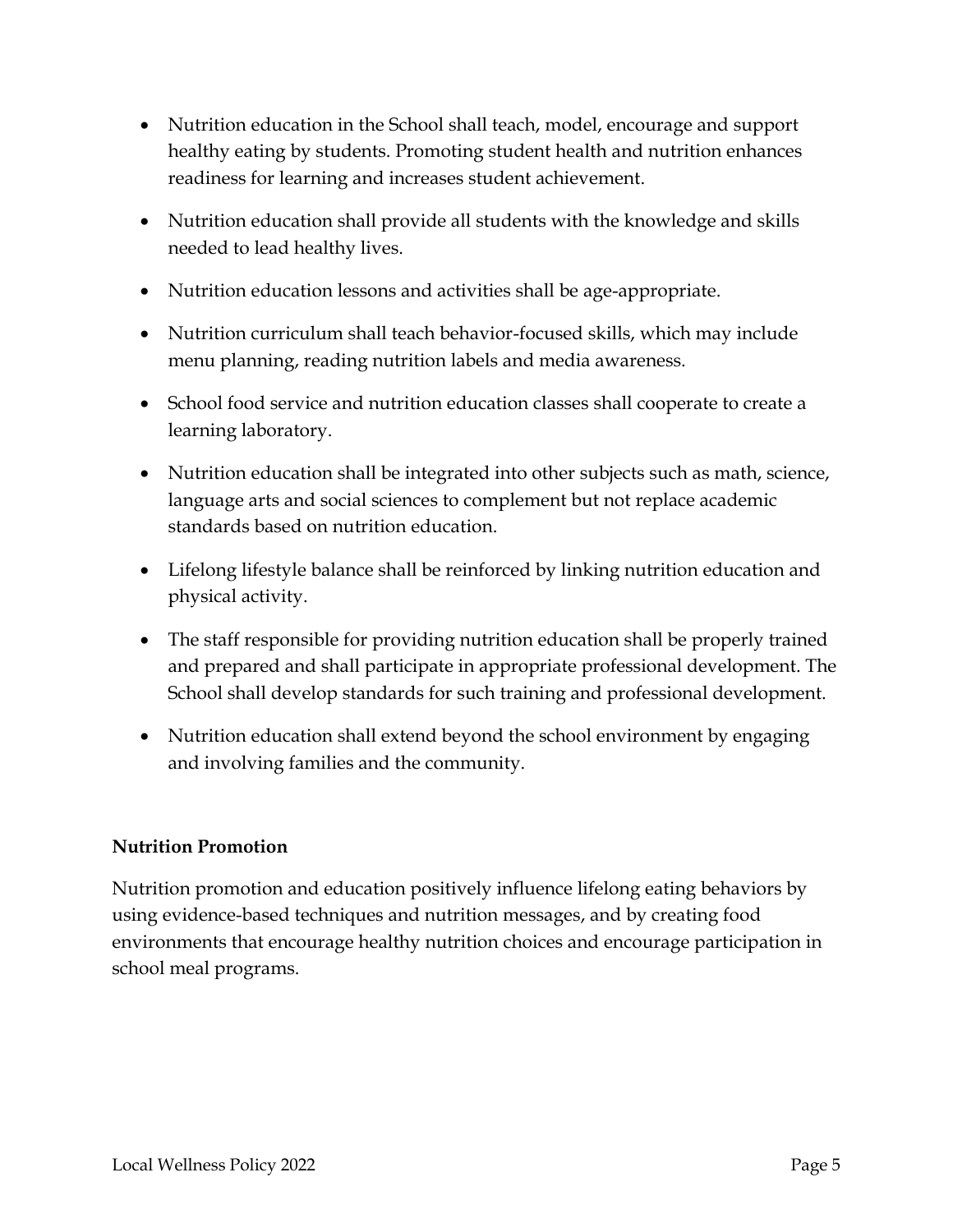- MBA shall promote nutrition through the implementation of Farm to School activities where possible. Activities may include, but not be limited to, the initiation/maintenance of school gardens, taste-testing of local products in the cafeteria and classroom, classroom education about local agriculture and nutrition, field trips to local farms and incorporation of local foods into school meal programs.
- School staff shall cooperate with agencies and community organizations to provide opportunities for appropriate student projects related to nutrition.
- School food service personnel shall review and implement research-based, behavioral economics techniques in the cafeteria to encourage consumption of more whole grains, fruits, vegetables and legumes, and to decrease plate waste.
- Consistent nutrition messages shall be disseminated and displayed throughout the School, schools, classrooms, cafeterias, homes, community and media.
- Consistent nutrition messages shall be demonstrated by avoiding use of unhealthy food items in classroom lesson plans and school staff avoiding eating less healthy food items in front of students.
- MBA shall offer resources about health and nutrition to encourage parents/guardians to provide healthy meals for their children.

# **Physical Activity**

- MBA shall strive to provide opportunities for developmentally appropriate physical activity during the school day for all students.
- MBA shall contribute to the effort to provide students opportunities to accumulate at least sixty (60) minutes of age-appropriate physical activity daily, as recommended by the Centers for Disease Control and Prevention. Opportunities offered at school will augment physical activity outside the school environment, such as outdoor play at home, sports, etc.
- Students shall participate daily in a variety of age-appropriate physical activities designed to achieve optimal health, wellness, fitness and performance benefits.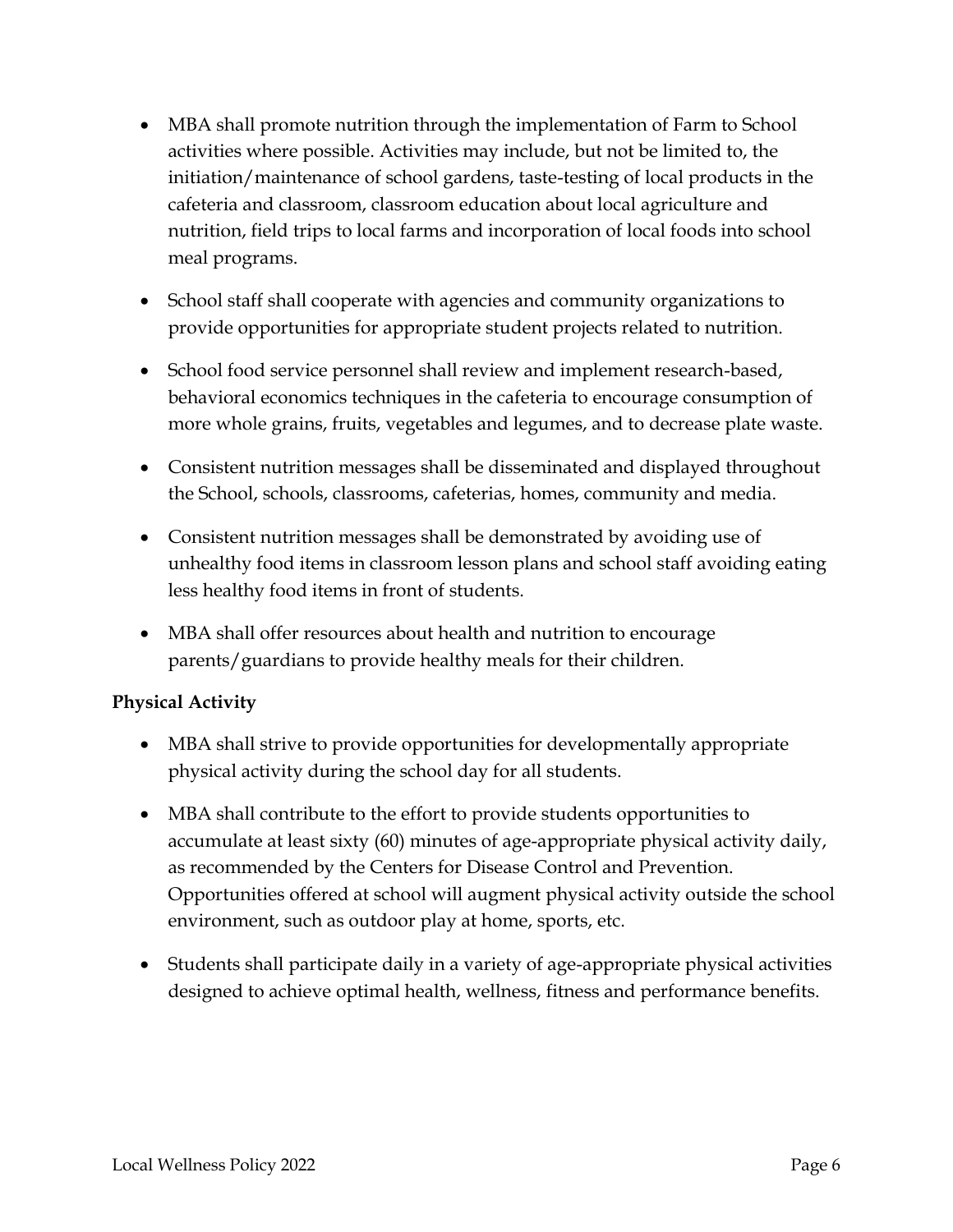- Age-appropriate physical activity opportunities, such as outdoor and indoor recess, before and after school programs, during lunch, clubs, intramurals and interscholastic athletics, shall be provided to meet the needs and interests of all students, in addition to planned physical education.
- A physical and social environment that encourages safe and enjoyable activity for all students shall be maintained.
- Extended periods of student inactivity, two (2) hours or more, shall be discouraged.
- Physical activity breaks shall be provided for students during classroom hours.
- Before and/or after-school programs shall provide developmentally appropriate physical activity for participating children.
- MBA shall partner with parents/guardians and community members and organizations, such as YMCAs, Boys & Girls Clubs, local and state parks, hospitals, etc., to institute programs that support lifelong physical activity.
- Physical activity shall not be used or withheld as a form of punishment.
- MBA shall promote physical activity through encouragement of walking and biking as a means of transportation to and from school.
- Students and their families shall be encouraged to utilize School-owned physical activity facilities, such as playgrounds and fields, outside school hours in accordance with established School rules.

# **Physical Education**

A sequential physical education program consistent with curriculum regulations and Health, Safety and Physical Education academic standards shall be developed and implemented. All School students must participate in physical education.

- Quality physical education instruction that promotes lifelong physical activity and provides instruction in the skills and knowledge necessary for lifelong participation shall be provided.
- Physical education classes shall be the means through which all students learn, practice and are assessed on developmentally appropriate skills and knowledge necessary for lifelong, health-enhancing physical activity.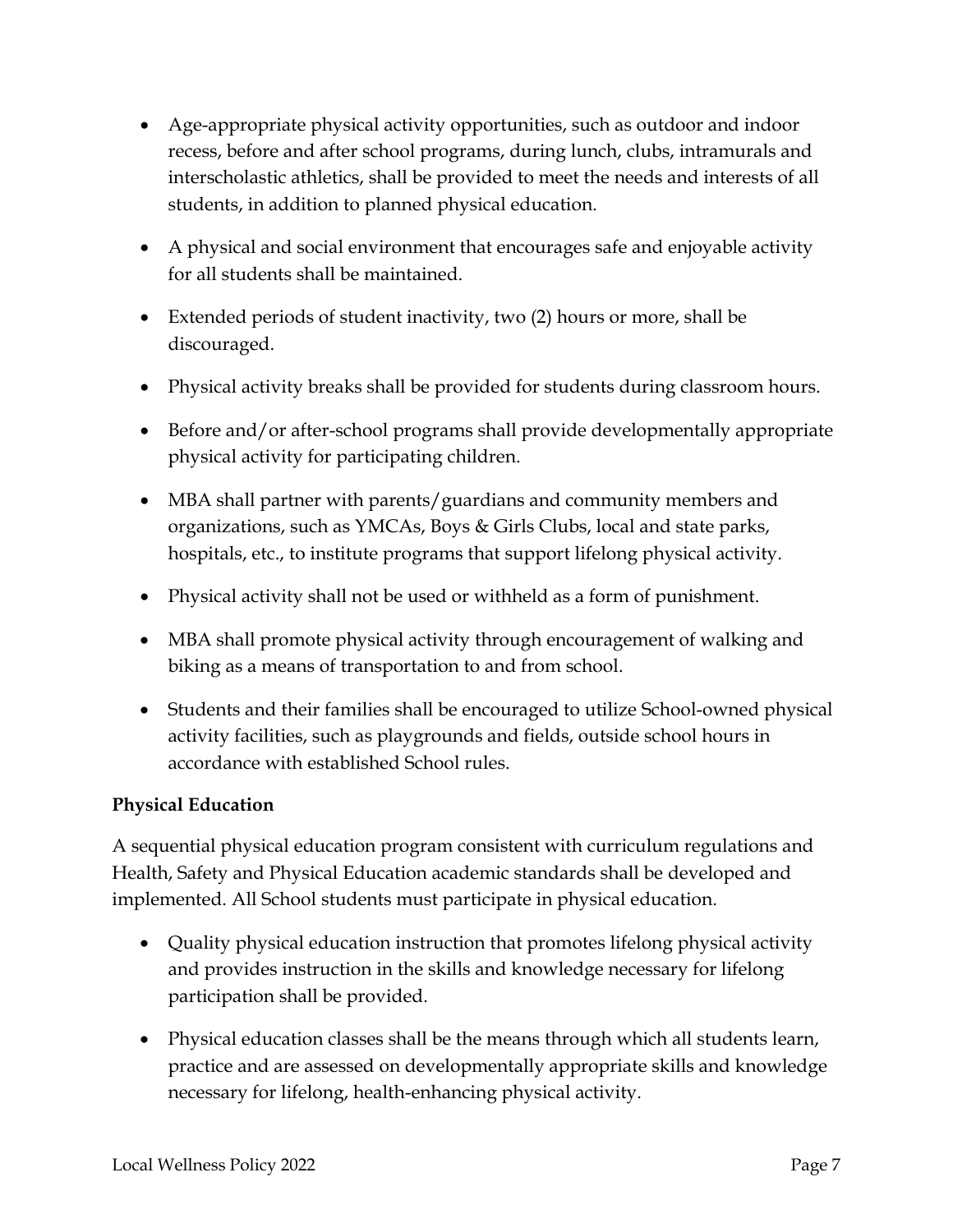- A comprehensive physical education course of study that focuses on providing students the skills, knowledge and confidence to participate in lifelong, healthenhancing physical activity shall be implemented.
- A varied and comprehensive curriculum that promotes both team and individual activities and leads to students becoming and remaining physically active for a lifetime shall be provided in the physical education program.
- Adequate amounts of planned instruction shall be provided in order for students to achieve the proficient level for the Health, Safety and Physical Education academic standards.
- A local assessment system shall be implemented to track student progress on the Health, Safety and Physical Education academic standards.
- Students shall be moderately to vigorously active as much time as possible during a physical education class. Documented medical conditions and disabilities shall be accommodated during class.
- Safe and adequate equipment, facilities and resources shall be provided for physical education courses.
- Physical education shall be taught by certified health and physical education teachers.
- Appropriate professional development shall be provided for physical education staff.
- Physical education classes shall have a teacher-student ratio comparable to those of other courses for safe and effective instruction.
- Physical activity shall not be used or withheld solely as a form of punishment.

#### **Other School Based Activities**

Drinking water shall be available and accessible to students, without restriction and at no cost to the student, at all meal periods and throughout the school day.

Nutrition professionals who meet hiring criteria established by the School and in compliance with federal regulations shall administer the school meals program. Professional development and continuing education shall be provided for School nutrition staff, as required by federal regulations.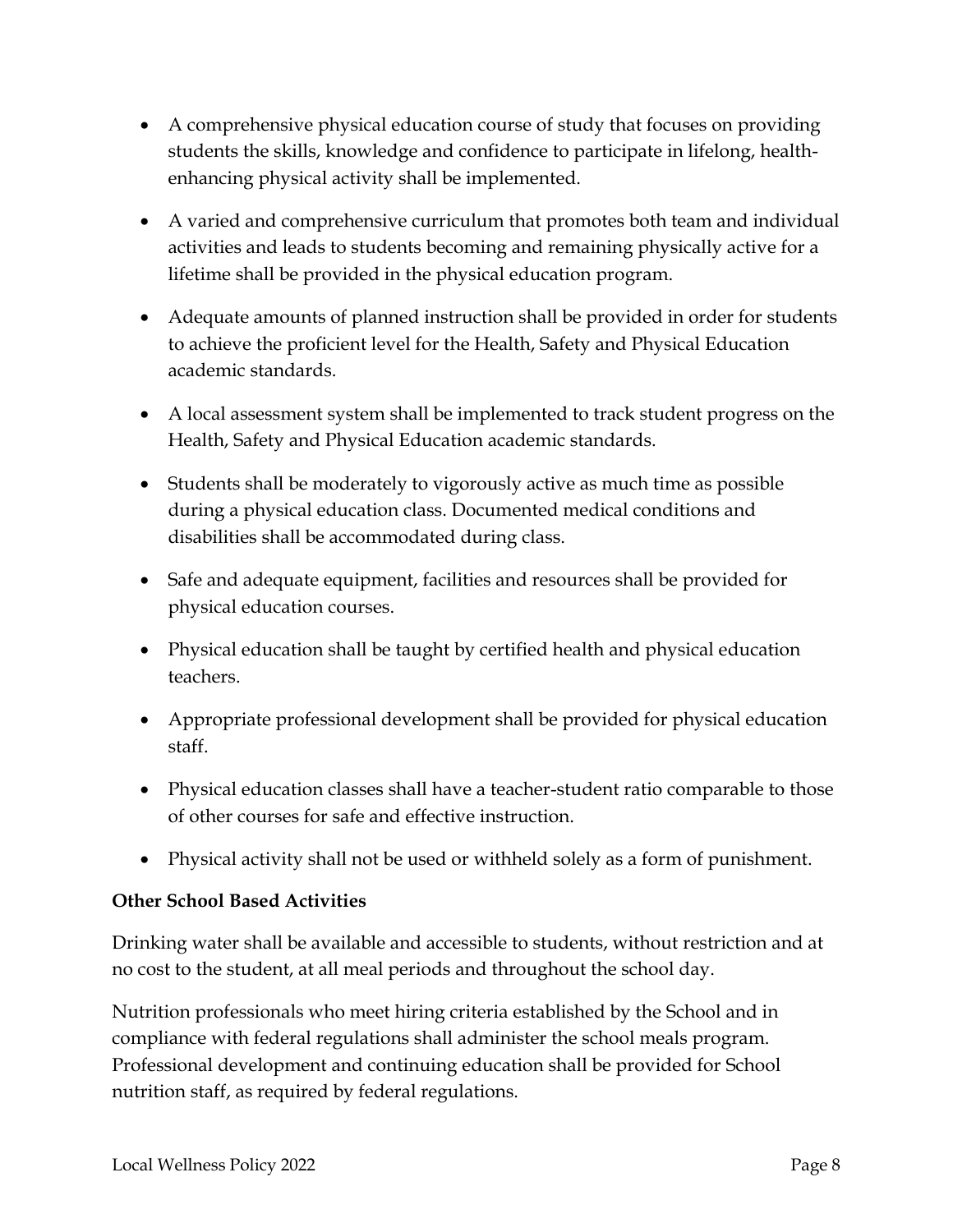- MBA shall provide adequate space, as defined by the School, for eating and serving school meals.
- Students shall be provided a clean and safe meal environment.
- Students shall be provided adequate time to eat: ten (10) minutes sit down time for breakfast; twenty (20) minutes sit down time for lunch.
- MBA shall implement alternative service models to increase school breakfast participation where possible, such as breakfast served in the classroom, "grab  $\&$ go breakfast" and breakfast after first period to reinforce the positive educational, behavioral and health impacts of a healthy breakfast.
- Meal periods shall be scheduled at appropriate hours, as required by federal regulations and as defined by the School.
- Students shall have access to hand washing or sanitizing before meals and snacks.
- Access to the food service operation shall be limited to authorized staff.
- Nutrition content of school meals shall be available to students and parents/guardians.
- Students and parents/guardians may be involved in menu selections through various means, such as taste testing and surveys.
- To the extent possible, the School shall utilize available funding and outside programs to enhance student wellness.
- The School shall provide appropriate training to all staff on the components of the School Wellness policy.
- Goals of the School Wellness policy shall be considered in planning all school based activities.
- Fundraising projects submitted for approval shall be supportive of healthy eating and student wellness.
- Administrators, teachers, food service personnel, students, parents/guardians and community members shall be encouraged to serve as positive role models through School programs, communications and outreach efforts.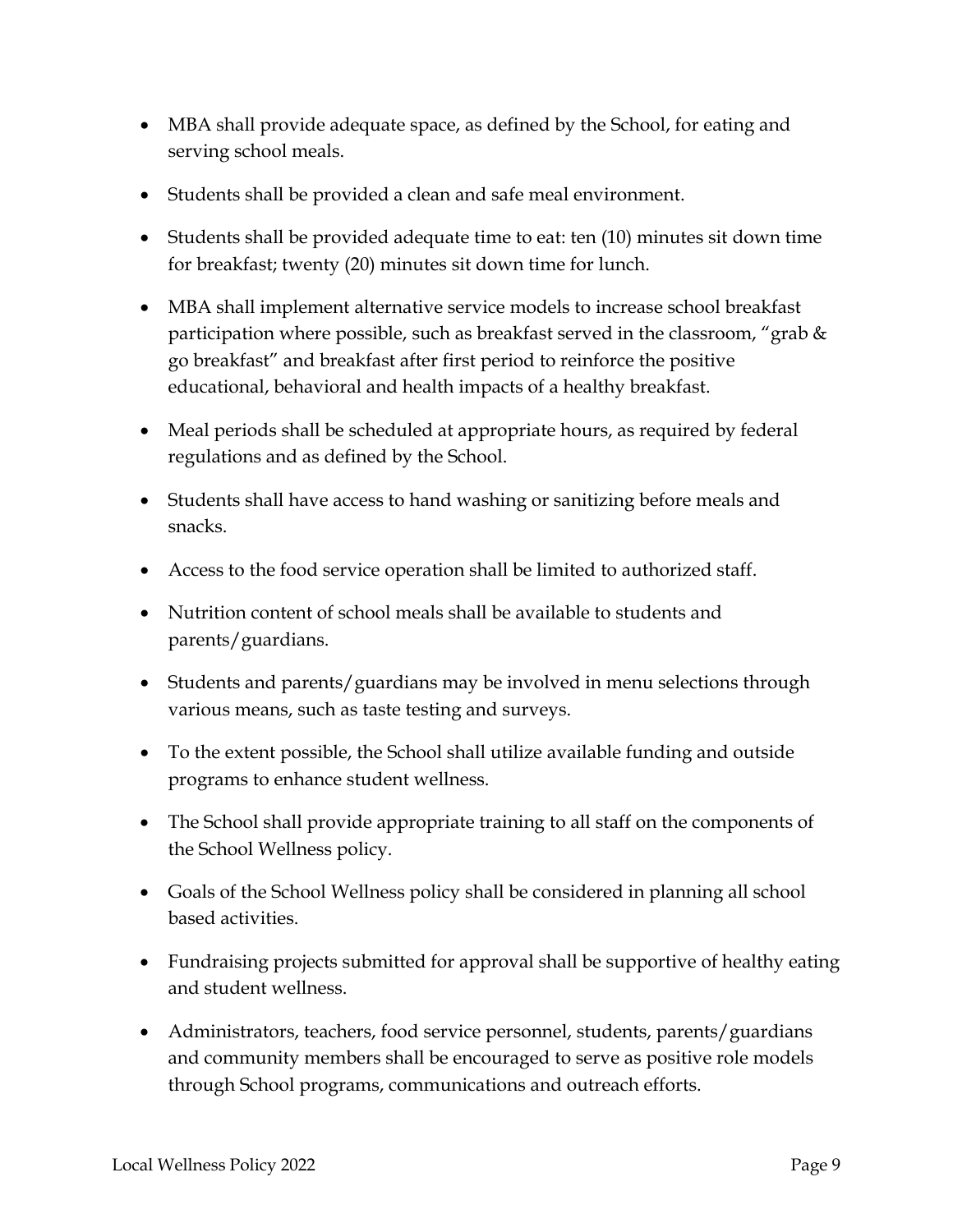- The School shall support the efforts of parents/guardians to provide a healthy diet and daily physical activity for children by communicating relevant information through various methods.
- The School shall maintain a healthy school environment, including but not limited to indoor air quality, in accordance with the School's healthy learning environment program and applicable laws and regulations.

### **Nutrition Guidelines for All Foods/Beverages at School**

All foods and beverages available in MBA during the school day shall be offered to students with consideration for promoting student health and reducing obesity.

Foods and beverages provided through the National School Lunch or School Breakfast Programs shall comply with established federal nutrition standards.

Foods and beverages offered or sold at school-sponsored events outside the school day, such as athletic events and dances, shall offer healthy alternatives in addition to more traditional fare.

#### **Competitive Foods**

Competitive foods available for sale shall meet or exceed the established federal nutrition standards (USDA Smart Snacks in School). These standards shall apply in all locations and through all services where foods and beverages are sold to students, which may include, but are not limited to: a la carte options in cafeterias, vending machines, school stores, snack carts and fundraisers.

Competitive foods are defined as foods and beverages offered or sold to students on school campus during the school day, which are not part of the reimbursable school breakfast or lunch.

For purposes of this policy, school campus means any area of property under the jurisdiction of the school that students may access during the school day.

For purposes of this policy, school day means the period from midnight before school begins until thirty (30) minutes after the end of the official school day.

The School may impose additional restrictions on competitive foods, provided that the restrictions are not inconsistent with federal requirements.

#### **Fundraiser Exemptions**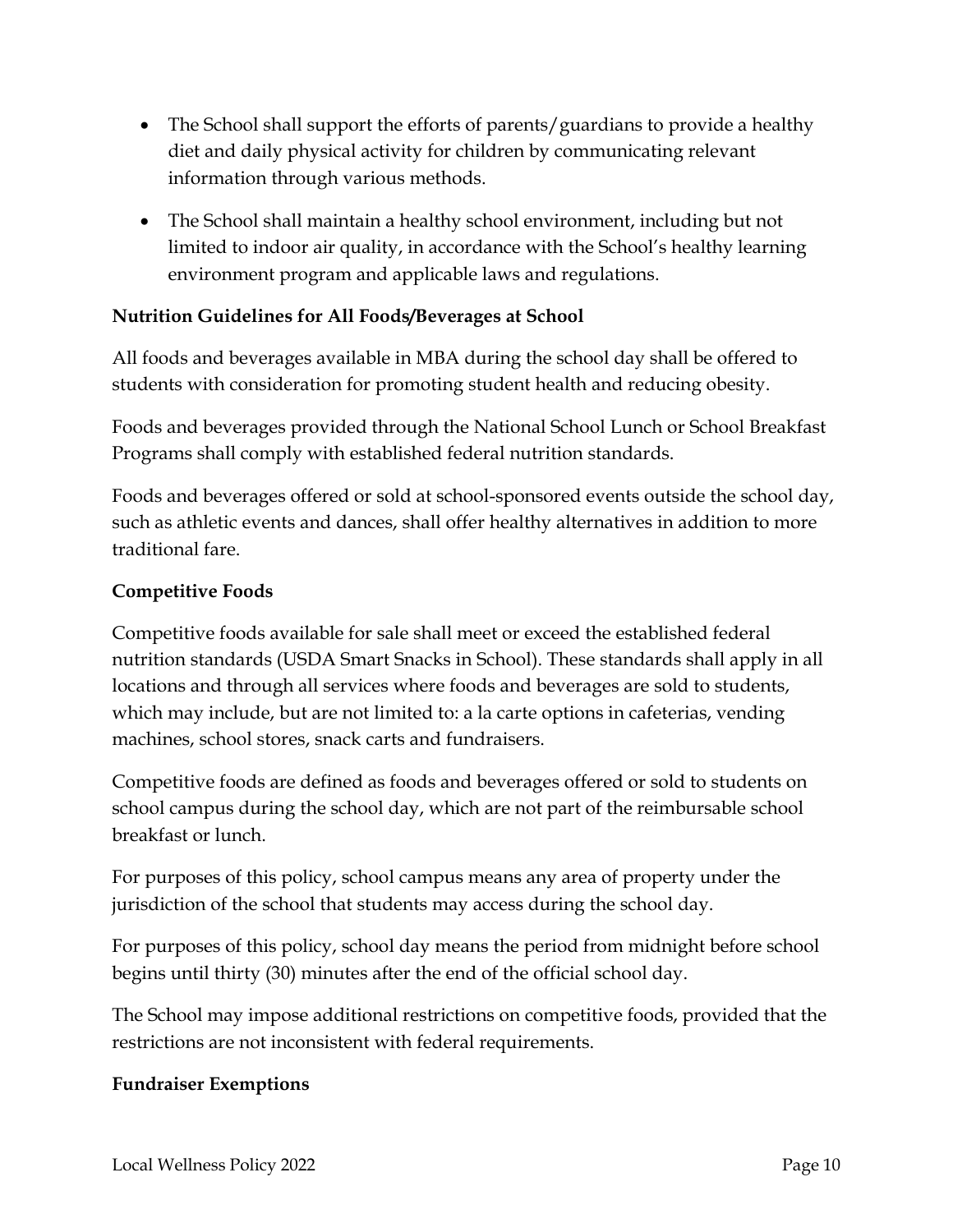Fundraising activities held during the school day involving the sale of competitive foods shall be limited to foods that meet the Smart Snacks in School nutrition standards, unless an exemption is approved in accordance with applicable Board policy and administrative regulations.

The School may allow a limited number of exempt fundraisers as permitted by the Pennsylvania Department of Education each school year: up to five (5) exempt fundraisers in the elementary and middle schools, and up to ten (10) exempt fundraisers in the high school. Exempt fundraisers are fundraisers in which competitive foods are available for sale to students that do not meet the Smart Snacks in School nutrition standards.

The School shall establish administrative regulations to implement fundraising activities in MBA, including procedures for requesting a fundraiser exemption.

# **Non-Sold Competitive Foods**

Non-sold competitive foods available to students, which may include but are not limited to foods and beverages offered as rewards and incentives, at classroom parties and celebrations, or as shared classroom snacks, shall meet or exceed the standards established by the School.

If the offered competitive foods do not meet or exceed the Smart Snacks in School nutrition standards, the following standards shall apply:

1. Rewards and Incentives:

Foods and beverages shall not be used as a reward for classroom or school activities unless the reward is an activity that promotes a positive nutrition message (e.g., guest chef, field trip to a farm or farmers market, etc.).

2. Classroom Parties and Celebrations:

a. Classroom parties/celebrations with food/beverages shall be limited to no more than one (1) per month in each classroom.

b. Classroom parties shall offer a minimal amount of foods (maximum 2-3 items) containing added sugar as the primary ingredient (e.g., cupcakes, cookies) and will provide the following:

• Fresh fruits/vegetables; and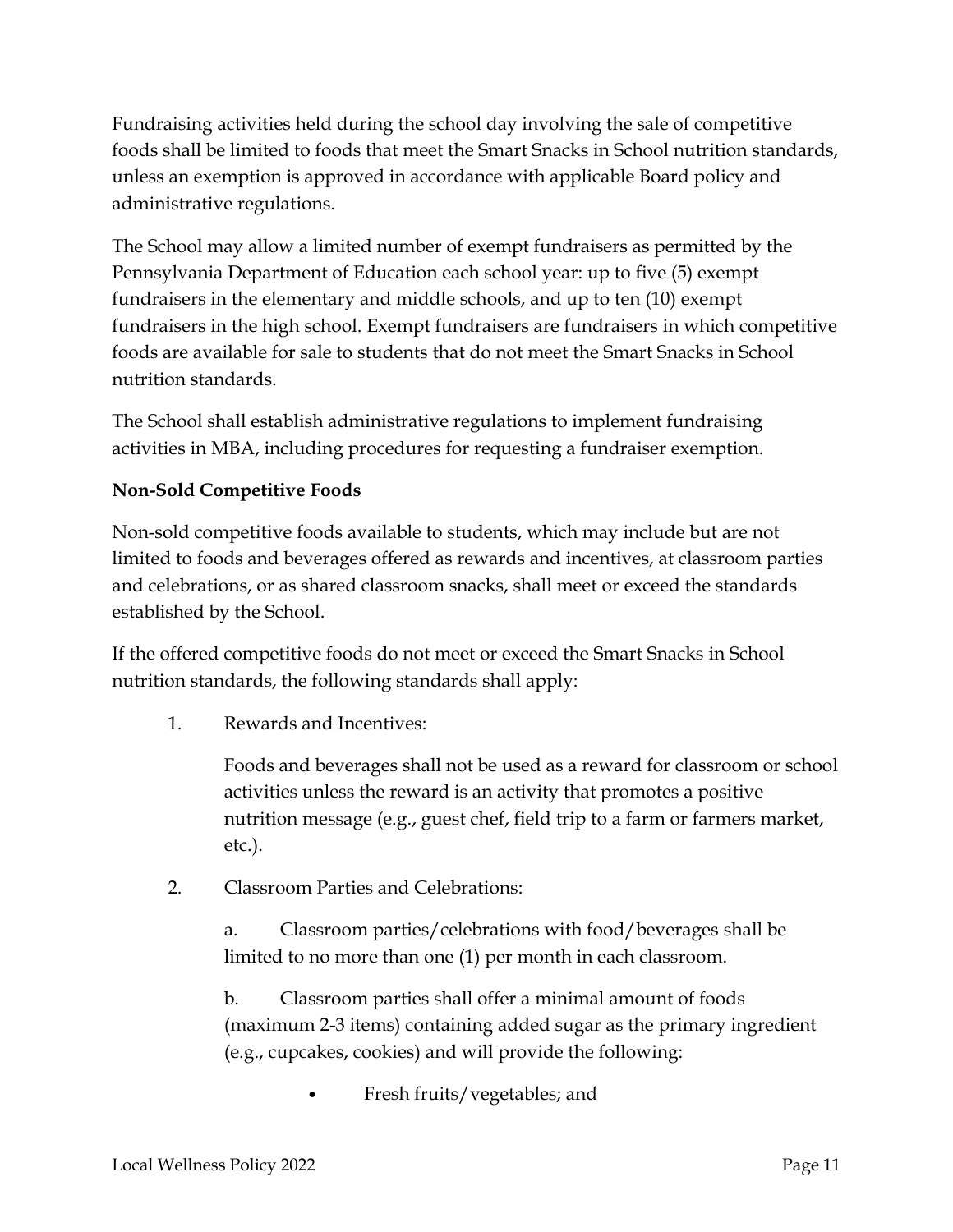- Water, 100 percent juice, 100 percent juice diluted with water, low-fat milk or nonfat milk.
- 3. Shared Classroom Snacks:
	- a. Shared classroom snacks are not permitted in MBA.

The School shall provide a list of suggested nonfood ideas and healthy food and beverage alternatives to parents/guardians and staff, which may be posted via the School website, student handbook, newsletters, posted notices and/or other efficient communication methods.

# **Marketing/Contracting**

Any foods and beverages marketed or promoted to students on the school campus during the school day shall meet or exceed the established federal nutrition standards (USDA Smart Snacks in School) and comply with established Board policy and administrative regulations.

Exclusive competitive food and/or beverage contracts shall be approved by the Board, in accordance with provisions of law. Existing contracts shall be reviewed and modified to the extent feasible to ensure compliance with established federal nutrition standards, including applicable marketing restrictions.

# **Management of Food Allergies in MBA**

The School shall establish Board policy and administrative regulations to address food allergy management in MBA in order to:

- 1. Reduce and/or eliminate the likelihood of severe or potentially lifethreatening allergic reactions.
- 2. Ensure a rapid and effective response in case of a severe or potentially lifethreatening allergic reaction.
- 3. Protect the rights of students by providing them, through necessary accommodations when required, the opportunity to participate fully in all school programs and activities.

#### **Safe Routes to School**

 The School shall assess and, to the extent possible, implement improvements to make walking and biking to school safer and easier for students.